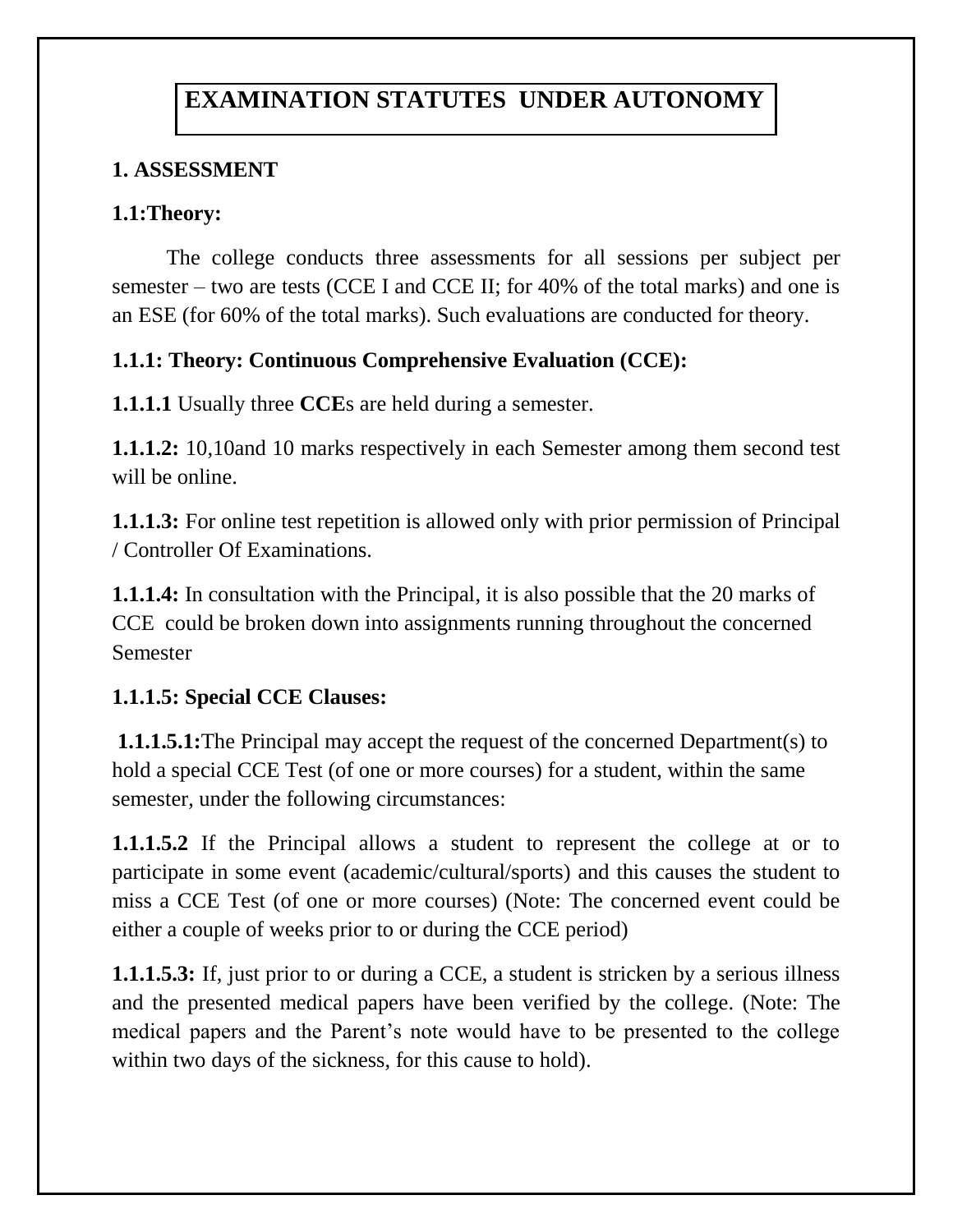**1.1.1.5.4:** If, just prior to or during the CCE a bereavement (of an immediate family member) occurs. (Note: In this case the Death Certificate of the departed and the Parent's note will have to be given to the College within 2 days of returning to college, for this clause to hold).

**1.1.1.5.5:** For the same student, the Principal will exercise this discretionary power for only one of the three CCEs of a semester.

#### **1.1.2: Theory: End Semester Examination (ESE):**

**1.1.2.1:** The ESE is for a maximum of 50 marks of each subject of 2 hours duration.

**1.1.2.2:** There will be bar coding (for TYs) and masking (for FYs and SYs) of the answer sheets prior to assessment.

**1.1.2.3:** For the F.Y/S.Y courses there will be a Single Evaluation with Moderation for all courses as shown below:

**1.1.2.4:** The assessed papers of the top 4 scores of the course from each division.

**1.1.2.5:** 20% of the rest of the assessed papers on a random basis.

**1.1.2.6:** If a moderator finds some problems with the assessment of a paper, the option to increase the number of papers moderated could be exercised in consultation with the Principal.

**1.1.2.7:** If 30% or more of the moderated papers assessed by a particular examiner\* of a course have a change of more than 15% of total marks assigned to the paper, a blind moderation will be required by a second moderator. If the change is upheld, all the answer papers of that group will have to be re-evaluated blind by the second Examiner. The re-evaluated marks (closest to the figures of the moderator) will be the final score awarded.

**1.1.2.8:** At the Third Year, there will be a **Double-Blind Evaluation** by the teacher of the course and an external examiner. The average of the two scores will be the marks awarded. If in 30% or more than of the total papers evaluated per course there is a marking discrepancy between the two evaluations of more than 15% of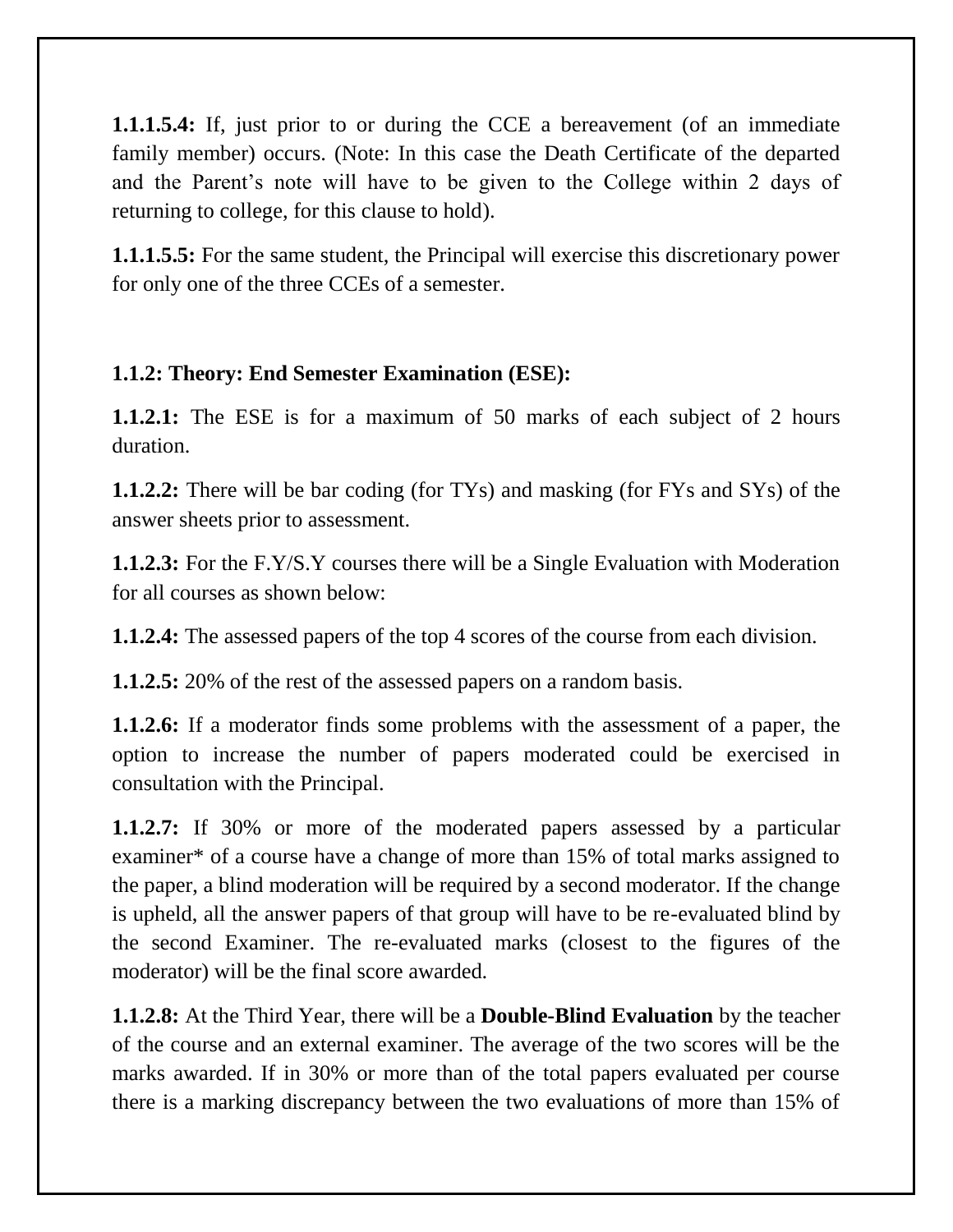the total marks assigned to that course, a third blind evaluation will be required. The average of the internal and the final evaluated marks will be the ultimate score awarded.

## **1.2: Practical**

**1.2.1:** The practical component for B.Sc.-I per subject per one course to each semester, for B.Sc.-II per subject two course per semester and for B.Sc.-III three practical courses and one industrial training / Project / Research Literature survey

**1.2.2:** The Details of Practical component per subject per semester for B.Sc.-I, B.Sc.-II and B.Sc.-III as per Annexure- I and M.Sc.I & M.Sc.II as per Annexure- II

**1.2.3:** All practical journals have to be signed by the Faculty-in-Charge (FIC) at each of these practicals. The HoD along with the FIC will certify these Journals per semester. Journal will be certified only against the completion of 80% attendance at the practicals.

**1.2.4:** A student whose Journal is not certified in a course will be given ZERO marks for the Journal in that Course.

**1.2.5:** Student is allowed for practical exam with incomplete / uncertified / Loss certificate of journal with prior permission of HoDs

**1.2.6:** The Journal Marks will be carried forward if a student fails or is absent for the corresponding practical in that course.

**1.2.7:** In a course **t**he ESE Practical Examination will be held at the semester's end; it could be held through the semester depending on departments (in consultation with the Principal). However, the Department would give the office the Consolidated Marks course wise.

**1.2.8:** The Practical ESE marks per Course in the subject would be recorded and maintained by the Department and submitted at the end of the Semester to the Examination Department.

**1.2.9:** No Additional ESE for Practicals will be held within the on-going semester, unless permitted by the Principal.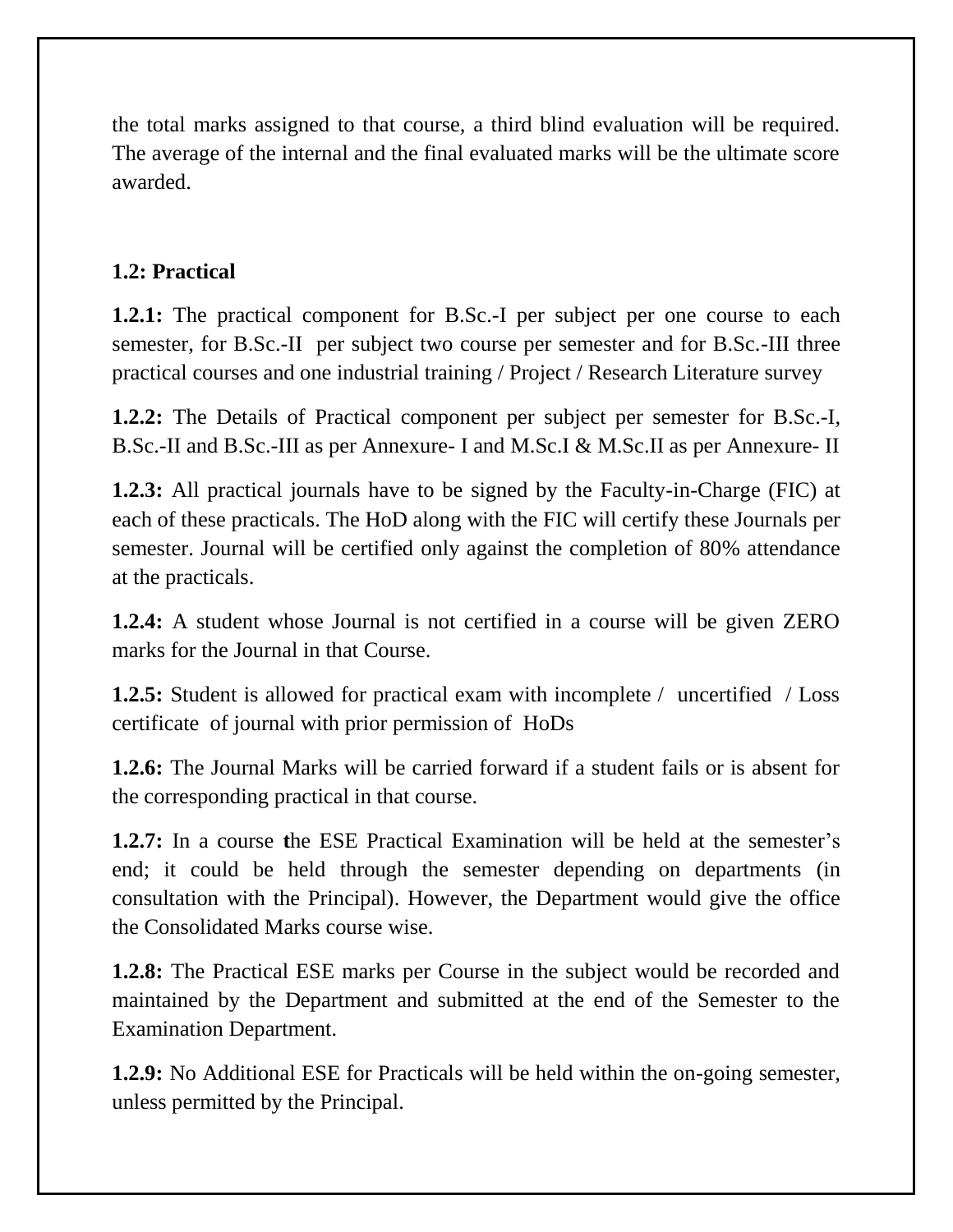**1.2.10:** For B.Sc.-I&II **,**If, for the Practicals, a student is absent or fails to get 40% ( excluding submission marks)of the total practical marks then an Additional Practical ESE will be held when the concerned Practical Examination is held for the next batch of students in the subsequent academic year(s). However, for Mathematics and Statistics, the Additional Exams will be held in the subsequent semester.

**1.2.11:** If a B.Sc.-III student fails in or is absent for one or more of the Practicals in Semester V, he/she will be allowed to appear for the Additional Examination in Semester VI of the concerned academic year.

**1.2.12:** A student will have to appear for the Practicals of all the Courses of the subject that he/she has chosen.

**1.2.13:** If a B.Sc.-III student fails in or is absent for the Practicals in Semester VI, he/she will have to appear for these practicals in the subsequent Semester V of the following academic year.

**1.2.14:**The Practical marks per Course in the subject would be recorded & maintained by the Department and submitted at the end of the semester to the Examination Department.

#### **2. PASSING NORMS**

**2.1:**The student must acquire minimum 40% marks in CCEs and ESE separately for each subject per semester.

**2.2:**If a student fails to secure the required minimum 40% of the total marks or was absent for ESE in a semester, that student will have to re-appear for ESE examination in the subsequent semester.

**2.3:** If a student fails to secure the required minimum 40% of the total marks or was absent for CCEs in a semester, that student will have to re-appear for additional CCEs semester.

**2.4:** Unless permitted by the Principal, no additional CCE will be held.

**2.5:** To Pass a Practical Course ( including submission) a student is required to secure a minimum of 40% of the total marks allotted for the said Course.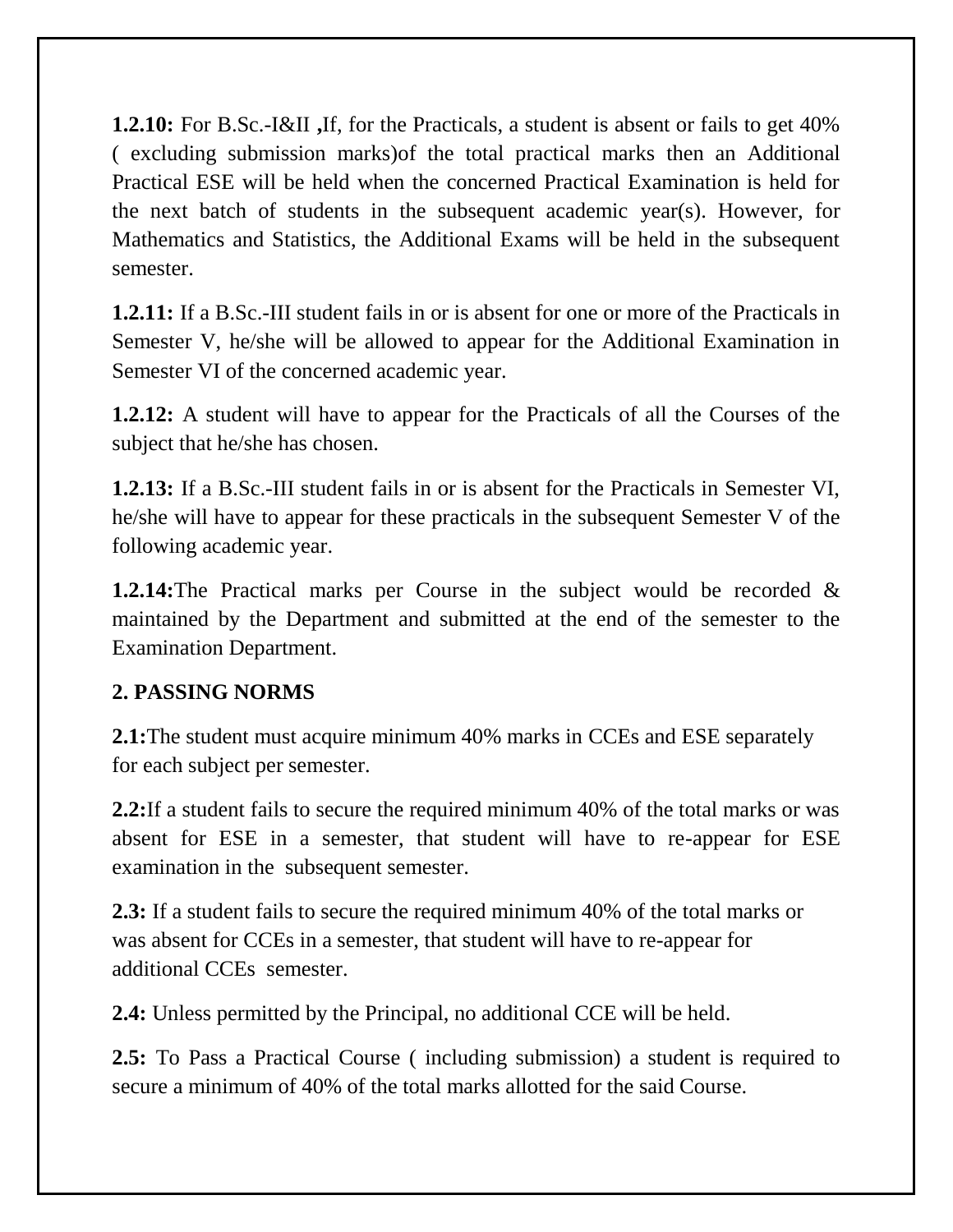**2.6:** If a student fails to secure the required minimum 40% of the total marks or was absent for practical in a semester, that student will have to re-appear for practical examination in the subsequent semester.

## **3. GRACING NORMS**

**3.1: Grace marks for passing:** up to a maximum 1% of the Grand Total per sem can be added to any subject(s) to fulfill the passing norms.

**3.2:** Grace marks for Award of Class: up to 1% will be added to the Grand total to obtain at Distinction or  $1<sup>st</sup>$  class provided that the student has not obtained Grace Marks for passing in any course

(Note: this applied only to the final Consolidated Mark-sheet of the course).

**3.3:** A student will be entitled for 10 Grace Marks, which will be added to his/her Even Semester Mark-sheet in the academic year when he/she represented the college in sports, NCC or cultural activities and were among the winners  $(1<sup>st</sup>, 2<sup>nd</sup>$  or Runners-up) or have reached the quarter finals of any competition held by the University, State, National and International level.

**3.4:** There are no Grace Marks awarded for the additional Examination.

## **4. RESULTS**

**4.1:** A 10-Point Grade System is adopted – it involves calculations for a Semester Grade Point Average (SGPA) and the final Cumulative Grade Point Average (CGPA).

**4.1:** Mark-sheets are issued per Semester.

**4.2:** Those students who fail in Courses adding up to 12 credits or less, across both semesters in an academic year, will be 'Allowed to keep Terms' (ATKT)

**4.3:** Those students who fail in Courses adding up to more than 12 credits across both semesters in an academic year will be declared failed in that academic year.

**4.4:** Students who have not cleared Semester I or II or III or IV will not be allowed to appear for the Semester VI examination.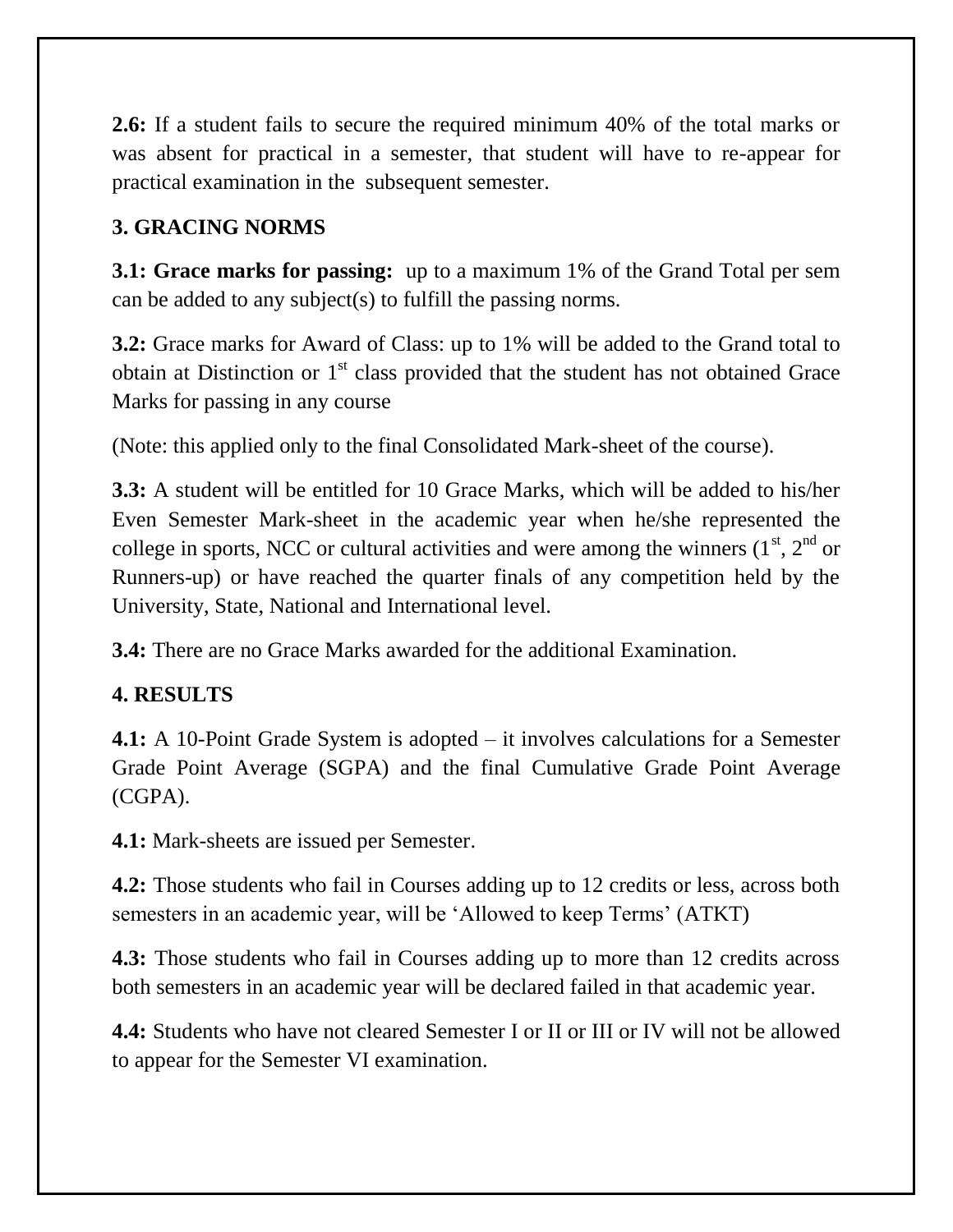**4.5:** The Course result of any student will not be declared until that student has cleared all the Courses from Semesters I to VI.

**4.6:** A student who is not satisfied with the evaluation of his/her paper in any course, can apply (by the date notified on the Examination Notice Board), for a photo copy and /or a re-evaluation of the answer paper.

**4.7:** If the re- evaluation reveals a  $(+/-)$  15% or greater difference, an average of the first evaluation and of the re-evaluation will be the final score awarded.

**4.8:** If the re-evaluation reveals a less than  $(+/-)$  15% then the original marks will be retained.

**4.9:** Error(s) in the mark-sheet (i.e. change in name, marks, SGPA, CGPA) have to be brought to the notice of the General Office via the Principal/Vice-Principal within 39 days of the distribution of the mark-sheets. No changes in the mark-sheet will be entertained after the lapse of these 30 days.

#### **5. ATTENDANCE**

**5.1:** The College expects 100% attendance at all lectures/ practicals per chosen Course. As there are legitimate reasons why 100% attendance is not possible, a minimum of 75% attendance is made mandatory

**5.2:** A student with less than 75% attendance in a course will not be allowed to appear for the ESE in that Course.

**5.3:** A condonation up to 50% of lectures/practicals per course could be made at the discretion of the Principal, in the following cases:

**5.4:** Serious illness authenticated by a Doctor's Certificate and Medical Records & submitted within 2 days of resuming college.

**5.5:** Other serious reasons, with validating documents (acceptable to the Principal) & submitted within 2 days of resuming college.

**5.6: No** condonation is possible if a course's attendance, for whatever reason(s), is below 5% of the said course's lectures/practicals.

**5.7:** For students who are sent by the Principal to represent the college, the total attendance will be reduced by number of days spent representing College.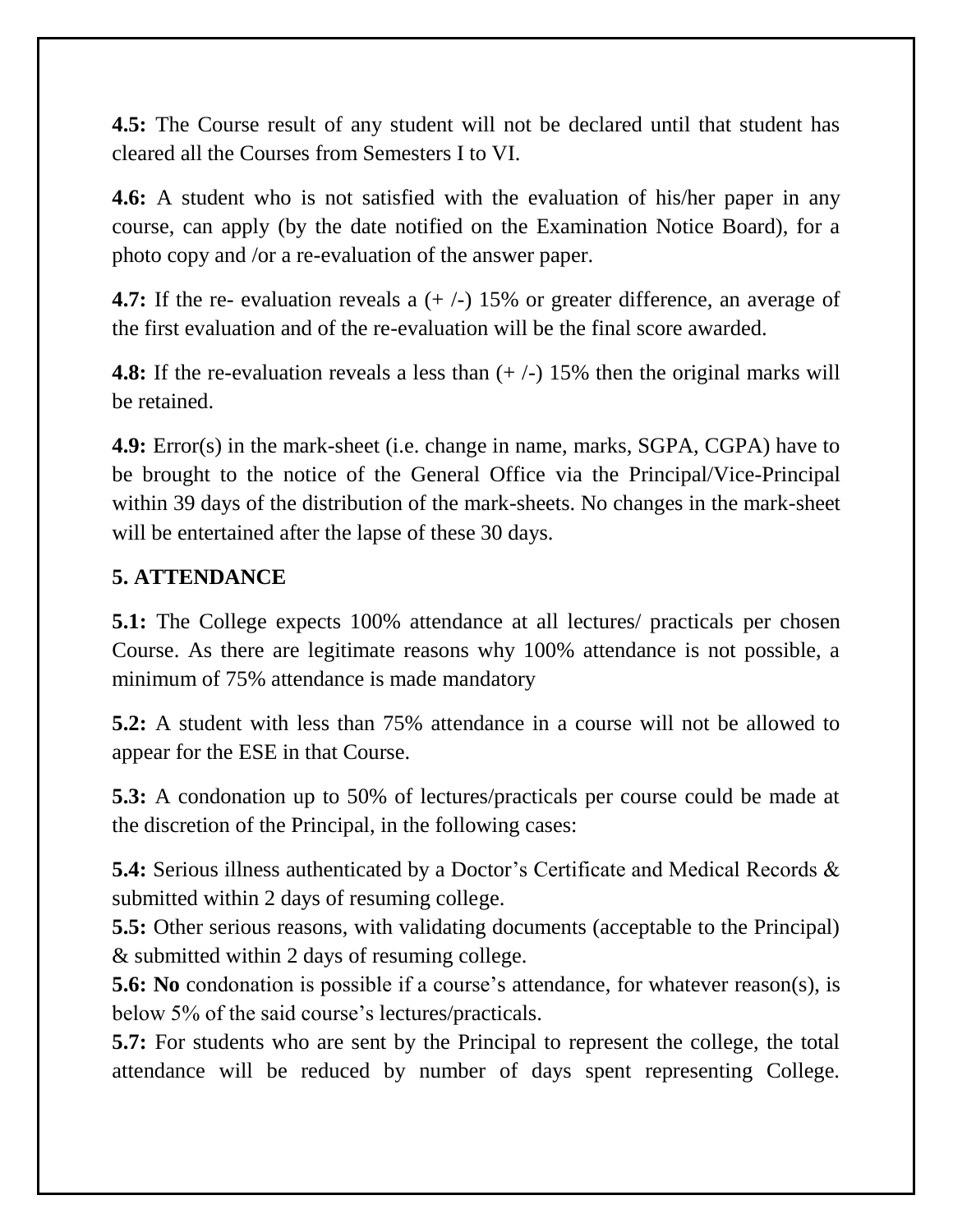However, such students will have to login at least 75% attendance of the lessened total.

**5.8:** Unless unavoidable, students are not allowed to miss lectures, practicals, CCEs or ESE without the prior permission of the Principal. Absence without prior permission will make students liable to disciplinary action, including denial of Terms.

**5.9:** Absence from any Test/ Exam must have documentary justification which must be presented, to the concerned Vice-Principal within two days of returning to college.

**5.10:** In case of illness, a Medical Certificate and Medical Records must be produced.

**5.11:** In case of bereavement, the Death Certificate will have to be submitted.

**5.12:** No documents will be accepted after the two days.

**5.13:** The Leave Application/Medical papers must be accompanied by:

**5.14:** A covering letter from the Parent or Guardian of the student.

**5.15:**The duly filled College Absence Record Form (which is available in the reprography centre of the College)

**5.16:** Serious illness or other circumstances are valid reasons for absence from lectures, practicals and exams. However, if the college is not provided with sufficient evidence of academic participation by the concerned student, the college may not grant such a student terms for the concerned Courses(s) in that Semester. Such students would have to repeat the concerned course in the next academic year.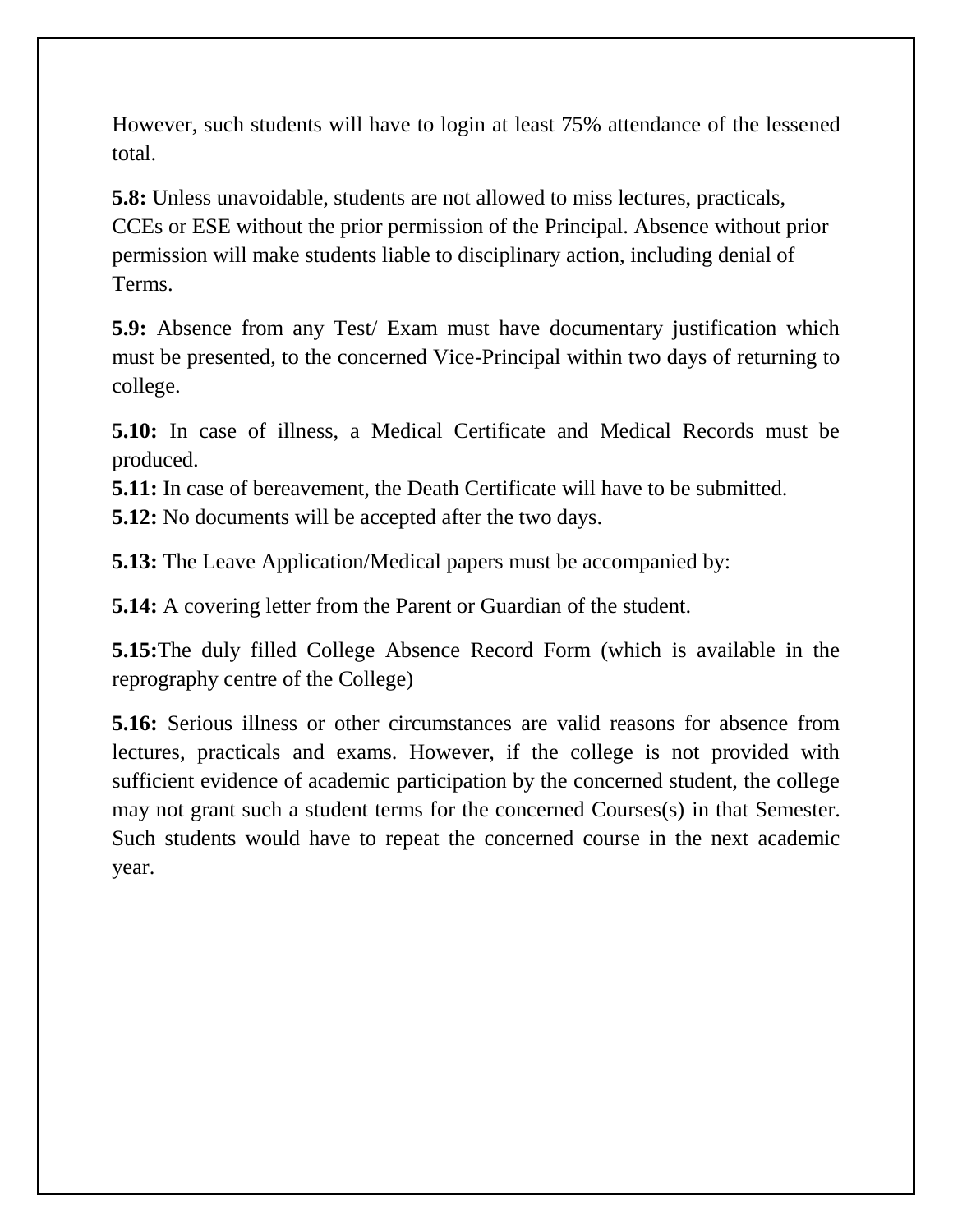**5.17: Attendance Grades (AG) (as shown in Table 5.1) for each course will be displayed in the semester Mark- sheets.** 

| Attendance Range(%) per Course        | Grades      |
|---------------------------------------|-------------|
| 100 to 95                             | $A+$        |
| $<$ 95 to 90                          | A           |
| $< 90$ to 85                          | $B+$        |
| $<85$ to 80                           | B           |
| $<80$ to 75                           | $\mathbf C$ |
| < 75                                  | <b>TNG</b>  |
| <b>Debarred Students who pass the</b> | D           |
| <b>Additional Exams</b>               |             |

Note: TNG= Terms Not Granted (Debarred for ESE in that course)

**5.6.10** The AG for those students appearing for the Additional 100 marks Examinations and were not debarred for the ESE of that Course, will be the same as that secured during the said semester.

**5.6.11** The AG 'D' will be given to students who were debarred and have passed the Additional Examination of the said Course.

**5.6.12** Students, who have been debarred twice within the 1<sup>st</sup> four semesters, will not be re-admitted in the subsequent academic year.

#### **6 PARENT'S COLLABORATION**

**6.1:** Parents are invited to make inquiries about their child's attendance and performance either at the General Office or the concerned Department(s).

**6.4:** If a student takes ill suddenly during college hours, preliminary first aid will be administered by the College. However, it is advisable that the Parent/Guardian come personally to the College to take their child/ward home or for further medical treatment/advice.

**6.5:** In case a student suffers from a chronic medical condition (either physical/mental), self- disclosure (with supporting medical documents) by the parents would help the college in administering the appropriate medical assistance, in case of an emergency.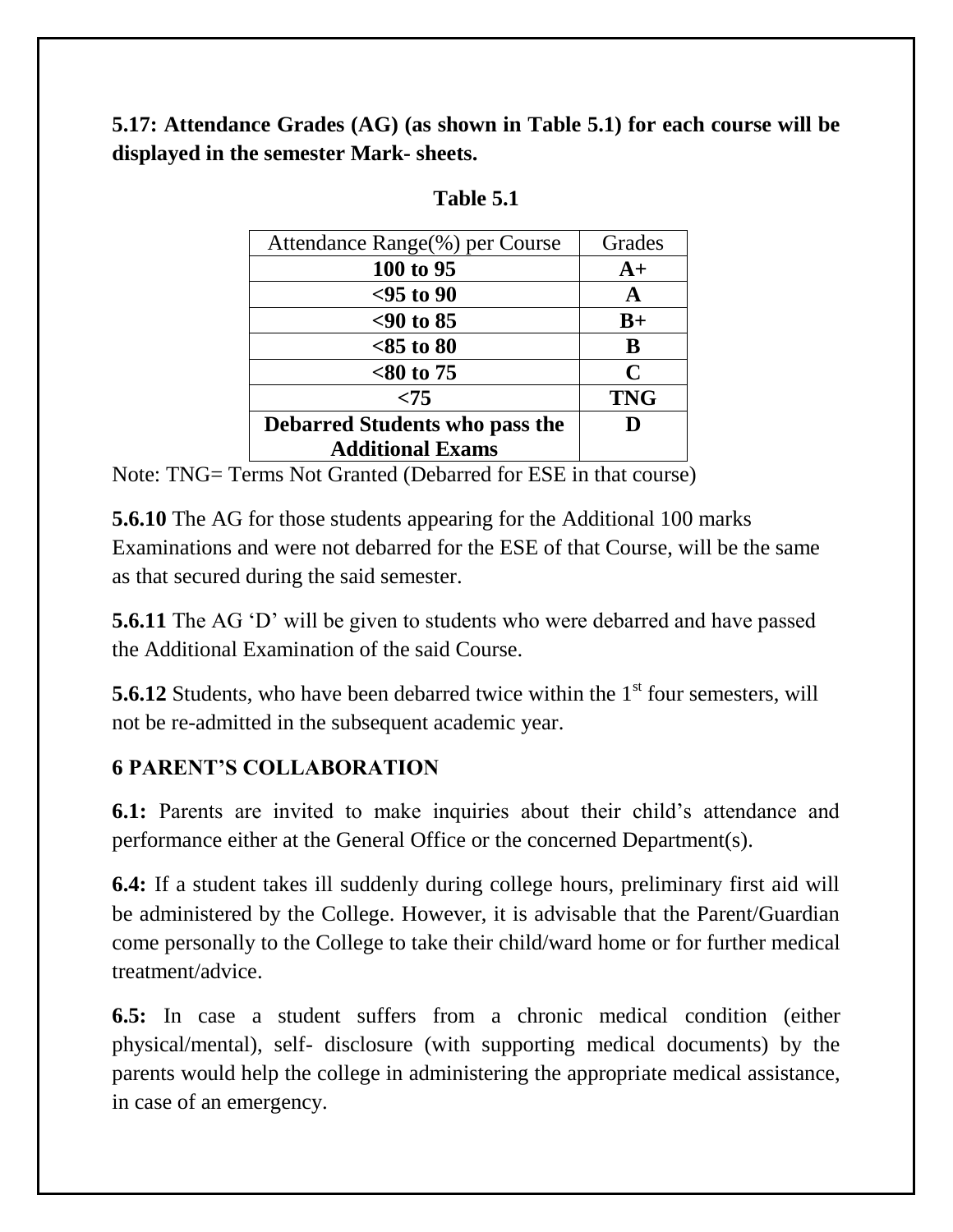**6.6:** Parents are advised to promptly bring such medical details to the attention of the Parent-Teacher / concerned Dean.

**6.7:** Confidentially, of both the student as well as the nature of the illness, is assured by the college.

**6.8:** A student suffering from a contagious illness should not come to college (for lectures/tests/exams), as it puts other students at risk.

**6.9:** A medical letter will have to be submitted by the Parents/Guardian to the Principal reporting the illness so that the absence of the student is noted.

**6.10** Such a student will be allowed to return to college if and only if a 'Fitness' Certificate' issued by a Medical Practitioner is submitted to the Principal.

**6.11:** Serious action will be taken against any student who flouts Rules 6.9 and 6.10

**6.12:** The College will attempt to notify Parents of debarred students via postal mail and email prior to the commencement of the examinations.

**6.13:** Parents, of debarred students, can discuss this matter with the concerned Dean , Vice-Principal or write a letter to the Principal.

#### 7: **ADDENDUM**

**7.1:** Wherever an issue has not been covered by these examination rules of this autonomous college, the rules and statutes of the Shivaji University, Kolhapur shall be applicable.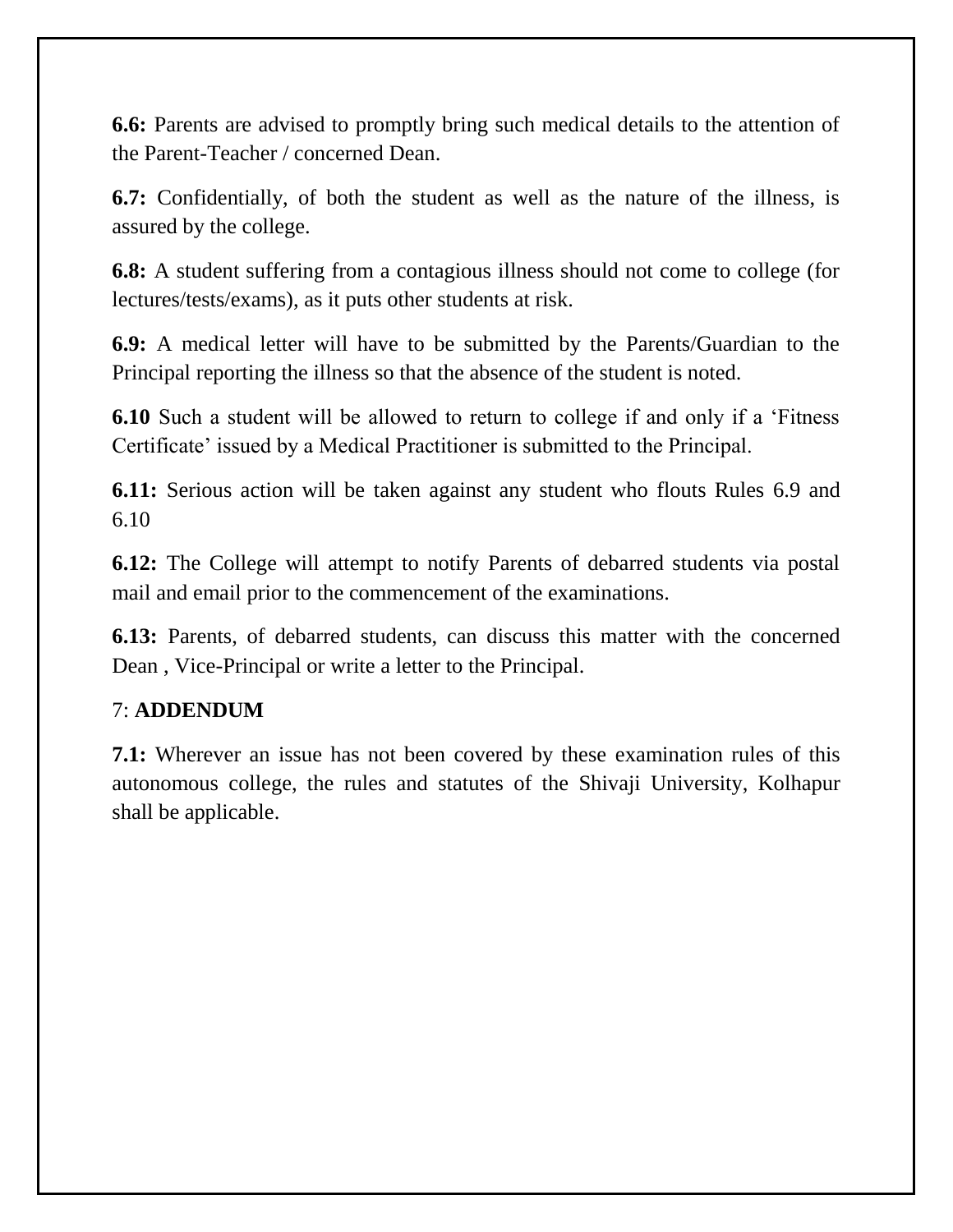| Annexure -I                                |
|--------------------------------------------|
| <b>Evaluation Structure of UG Courses</b>  |
| <b>Evaluation Structure Class -B. Sc I</b> |

|           |        |                      |                               | Semester I   |         |                                    |                           |     |  |  |
|-----------|--------|----------------------|-------------------------------|--------------|---------|------------------------------------|---------------------------|-----|--|--|
|           | Theory | <b>Internal Exam</b> |                               | Practical-I  |         | Submission                         | Total                     |     |  |  |
|           | exam   | CIA-I                | $CIA-II$<br>(Online)<br>Test) | Exam         | Journal | Case study/<br>Educational<br>Tour | Day to day<br>Performance |     |  |  |
| Paper I   | 30     | 5                    | 5                             | 30           | 05      | 05                                 | 05                        | 125 |  |  |
| Paper II  | 30     | 5                    | 5                             |              |         |                                    |                           |     |  |  |
|           |        |                      |                               | Semester II  |         |                                    |                           |     |  |  |
|           | Theory |                      | Internal Exam                 | Practical-II |         |                                    | Submission                |     |  |  |
|           | exam   | CIA-I                | CIA-II<br>(Online<br>Test)    | Exam         | Journal | Case study/<br>Educational<br>Tour | Day to day<br>Performance |     |  |  |
| Paper III | 30     | 5                    | 5                             | 30           | 05      | 05                                 | 05                        | 125 |  |  |
| Paper IV  | 30     | 5                    | 5                             |              |         |                                    |                           |     |  |  |

# **Evaluation Structure Class – B. Sc. II**

|          |        |       |                                    |                      | Semester III |         |         |                           |     |  |
|----------|--------|-------|------------------------------------|----------------------|--------------|---------|---------|---------------------------|-----|--|
|          | Theory |       | Internal Exam                      |                      | Practical    |         |         | Submission                |     |  |
|          | exam   | CCE-I | <b>CCE-II</b><br>(Online)<br>Test) |                      | Exam         | Journal | Seminar | Day to day<br>Performance |     |  |
| Paper V  | 30     | 5.    |                                    | Practical-<br>III(A) | 25           | 5       | 05      | 05                        | 150 |  |
| Paper VI | 30     | 5     |                                    | Practical<br>IV(A)   | 25           |         |         |                           |     |  |

Semester IV

|               | <b>ESE</b> | Internal Exam |                                    |                      | Practical-IV |         |                                             | Submission                | Total |
|---------------|------------|---------------|------------------------------------|----------------------|--------------|---------|---------------------------------------------|---------------------------|-------|
|               |            | CCE-I         | <b>CCE-II</b><br>(Online)<br>Test) |                      | Exam         | Journal | Industrial<br>visit/Edu<br>cational<br>Tour | Day to day<br>Performance |       |
| Paper VII     | 30         |               |                                    | Practical-<br>III(B) | 25           |         | 05                                          | 05                        | 150   |
| Paper<br>VIII | 30         |               |                                    | Practical<br>IV(B)   | 25           |         |                                             |                           |       |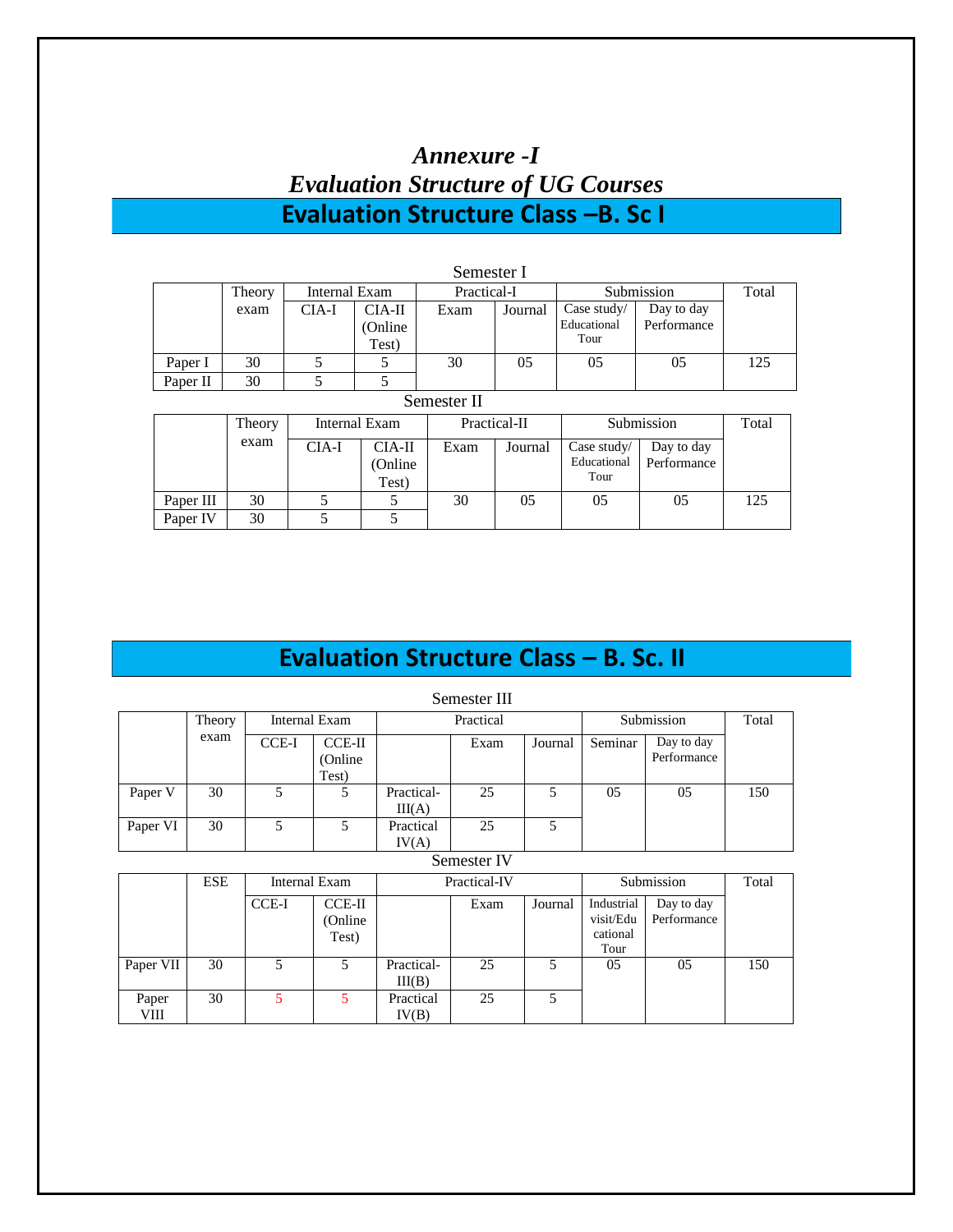#### **Evaluation Structure Class - B. Sc. III**

|             | <b>ESE</b> | <b>Internal Exam</b> |               |            | Practical |        |      | Submission | Total |
|-------------|------------|----------------------|---------------|------------|-----------|--------|------|------------|-------|
|             |            | CCE-I                | <b>CCE-II</b> |            | Exam      | Journa | Oral | Day to day |       |
|             |            |                      | (Online       |            |           |        |      | Performan  |       |
|             |            |                      | Test)         |            |           |        |      | ce         |       |
| Paper       | 40         | $\overline{5}$       |               | Practical- |           |        |      |            |       |
| IX          |            |                      |               | V          | 40        | 5      | 5    | 5          |       |
| Paper X     | 40         | 5                    | 10            |            |           |        |      |            | 350   |
| Paper       | 40         | $\mathfrak{S}$       |               | Practical  |           |        |      |            |       |
| XI          |            |                      |               | VI         | 40        | 5      | 5    | 5          |       |
| Paper       | 40         | $\mathfrak{S}$       |               |            |           |        |      |            |       |
| XII         |            |                      |               |            |           |        |      |            |       |
| <b>SECC</b> | 20         |                      |               |            | 30        |        |      |            | 50    |

Semester V

## Semester VI

|             | <b>ESE</b> | <b>Internal Exam</b> |          |              |       | Practical VI |        | Submission | Total |
|-------------|------------|----------------------|----------|--------------|-------|--------------|--------|------------|-------|
|             |            | CCE-I                | $CCE-II$ |              | Exam  | Journa       | Oral / | Day to     |       |
|             |            |                      | (Onlin   |              |       | 1            | Viva   | day        |       |
|             |            |                      | e test)  |              | Repor |              |        | Performa   |       |
|             |            |                      |          |              | t     |              |        | nce/Educ   |       |
|             |            |                      |          |              |       |              |        | ational    |       |
|             |            |                      |          |              |       |              |        | Tour       |       |
| Paper       | 40         | 5                    |          | Practical    | 40    | 5            | 5      | 5          |       |
| XIII        |            |                      |          | VII          |       |              |        |            |       |
| Paper       | 40         | 5                    | 10       | (Applied     |       |              |        |            | 350   |
| <b>XIV</b>  |            |                      |          | Lab          |       |              |        |            |       |
|             |            |                      |          | Experimen    |       |              |        |            |       |
|             |            |                      |          | ts)          | 40    |              | 10     | 5          |       |
| Paper       | 40         | 5                    |          | Practical    |       |              |        |            |       |
| XV          |            |                      |          | <b>VIII</b>  |       |              |        |            |       |
| Paper       | 40         | 5                    |          | (literature) |       |              |        |            |       |
| XVI         |            |                      |          | Survey $/$   |       |              |        |            |       |
|             |            |                      |          | Industrial   |       |              |        |            |       |
|             |            |                      |          | Training/    |       |              |        |            |       |
|             |            |                      |          | Project)     |       |              |        |            |       |
| <b>SECC</b> | 20         |                      |          |              | 30    |              |        |            | 50    |